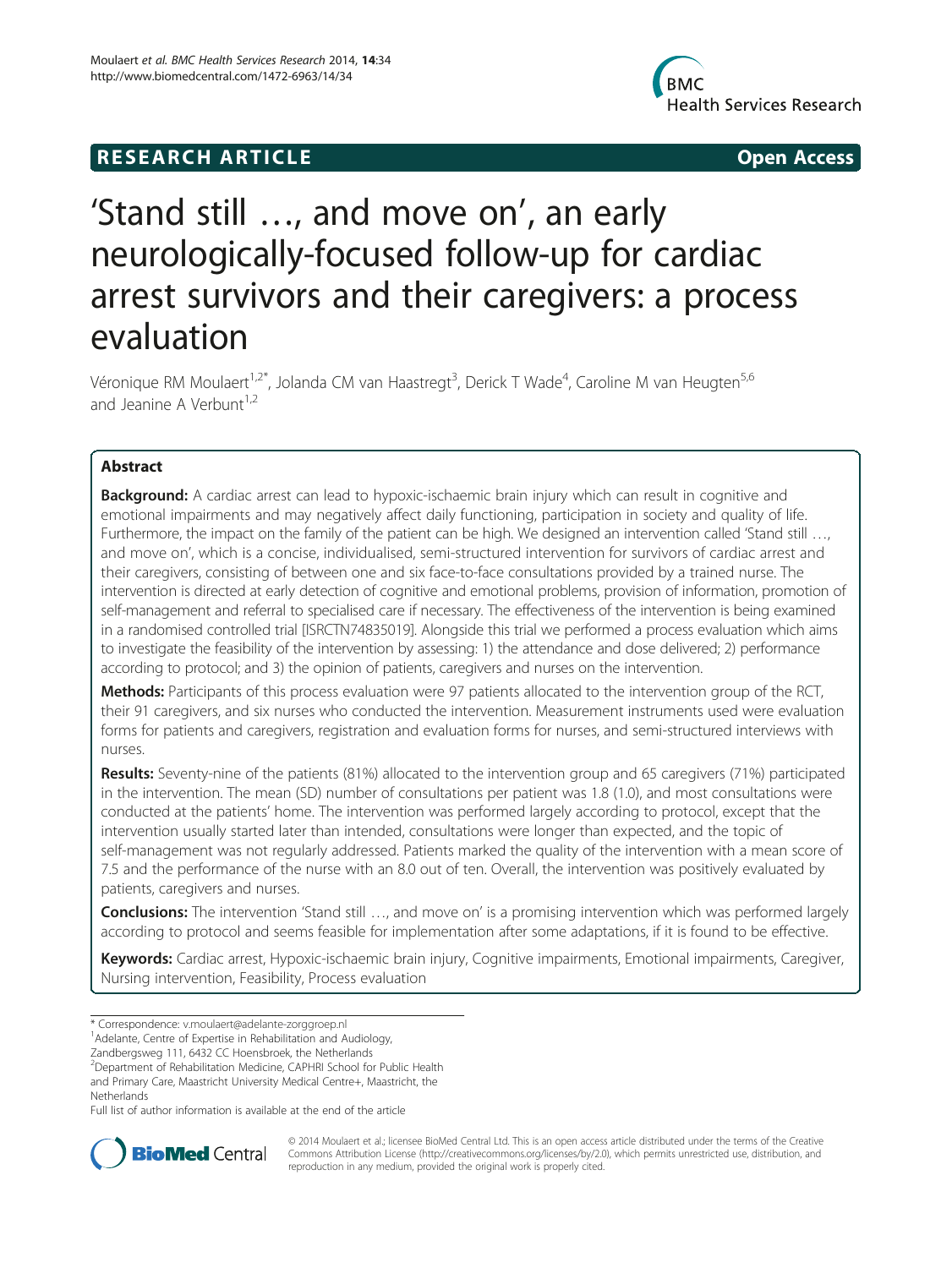#### Background

Surviving a cardiac arrest is a major life event. Persons who survive a cardiac arrest may suffer from hypoxicischaemic brain injury due to the temporary cessation of blood circulation in the brain [[1\]](#page-7-0). This can lead to cognitive and emotional impairments, and may affect daily functioning, participation in society and quality of life [[2-4](#page-7-0)]. Furthermore, a cardiac arrest can have considerable impact on the family and caregivers in terms of psychosocial problems and high perceived care burden [[4](#page-7-0)].

In literature only a few aftercare interventions for survivors of cardiac arrest have been described [[5](#page-8-0)]. We identified two psychosocial interventions that resulted in improved knowledge and reduced physical and emotional symptoms [\[6,7\]](#page-8-0). Although these interventions addressed psychosocial topics, they did not include screening for possible cognitive impairments. We have previously shown that cognitive impairments occur in almost fifty percent of the survivors of cardiac arrest and are related to a reduced quality of life, which suggests that early detection of cognitive impairments may be important [\[8,9\]](#page-8-0). We therefore developed an early intervention service called 'Stand still …, and move on', which is directed at early detection of cognitive and emotional problems, provision of information on possible consequences of a cardiac arrest, promotion of self-management and referral to specialised care if necessary [\[5\]](#page-8-0). The main goal of this intervention was to improve societal participation and quality of life, and the effect of this intervention is examined in a randomised controlled trial (RCT): 'Activity and Life After Survival of a Cardiac Arrest' (ALASCA) [ISRCTN74835019] [\[10\]](#page-8-0). In this RCT the intervention group received the new intervention, while the control group received care as usual.

In the current paper we present the results of the process evaluation of this intervention, which was performed alongside the trial. A process evaluation is a systematic way to monitor the delivery of an intervention and can provide insight into factors that may have influenced the effectiveness of the intervention and can help to understand why an intervention was effective or not [\[11](#page-8-0)]. We performed this process evaluation prior to analysing the results of the trial, in order to prevent possible bias related to already knowing the effectiveness of the intervention [\[12\]](#page-8-0).

The aim of this process evaluation was to evaluate the feasibility of the intervention by assessing: 1) the attendance and dose delivered; 2) performance according to protocol; and 3) the opinion of patients, caregivers and nurses on the intervention.

## Methods

#### Intervention

The intervention 'Stand still …, and move on' is a concise, individualised, semi-structured intervention, for survivors of cardiac arrest and their caregivers [\[5](#page-8-0)]. The intervention is conducted by trained nurses and consists of between one and six face-to-face consultations, depending on the individual needs of patient and caregiver. The first consultation is planned soon after discharge from hospital, preferably within one month. Both patient and caregiver are invited to the consultations. If the patient has a caregiver who decides to participate, patient and caregiver attend the consultations together. The first consultation has an intended duration of approximately 60 minutes and follow-up sessions are intended to last about 30 minutes. The consultations take place in hospital or at the patients' home. Additional consultation by telephone is possible.

The intervention is designed for the early detection of cognitive and emotional consequences of cardiac arrest and consists of four elements: 1) screening for cognitive and emotional problems; 2) provision of information and support; 3) promotion of self-management strategies; and 4) referral to specialised care if indicated. Below, each element will be described in more detail.

First, the nurse screens for signs of cognitive impairments in the patient and for possible emotional problems in patient and caregiver by conversation and observation. In addition, the nurse can use one of the following screening instruments: Checklist Cognition and Emotion (CLCE-24) [\[13\]](#page-8-0), Cognitive Log (Cog-log) [[14\]](#page-8-0), Hospital Anxiety and Depression Scale [[15\]](#page-8-0), Impact of Event Scale [\[16](#page-8-0)] and the Caregiver Strain Index [\[17](#page-8-0)].

Second, the nurse provides information about possible consequences of cardiac arrest. She also hands out an information booklet that was developed for this intervention. In this information booklet frequently occurring cognitive and emotional problems after cardiac arrest are described, and suggestions for effective coping strategies are provided. In addition, the nurse has a set of brochures from patient organisations on topics such as medication, cardiac treatments, memory problems, fatigue or driving restrictions, which she can offer at indication.

Third, self-management strategies are promoted. The goal of self-management is to stimulate patients to take responsibility for actions that should give the best quality of life given their possibilities [[18](#page-8-0)]. Self-management interventions have shown to be effective in several chronic illnesses, including in heart failure [\[19,20\]](#page-8-0). To promote self-management, self-management skills such as problem solving and making action plans can be practiced with the participants if needed [[19](#page-8-0)].

Finally, the nurse discusses whether referral to specialised care is indicated. Referrals can be made, for example, to a cardiologist in case of cardiac symptoms or concerns, to a neuropsychologist for further cognitive testing and treatment, or to a consultant in rehabilitation medicine to evaluate the need for multi-disciplinary rehabilitation treatment. More details on the rationale and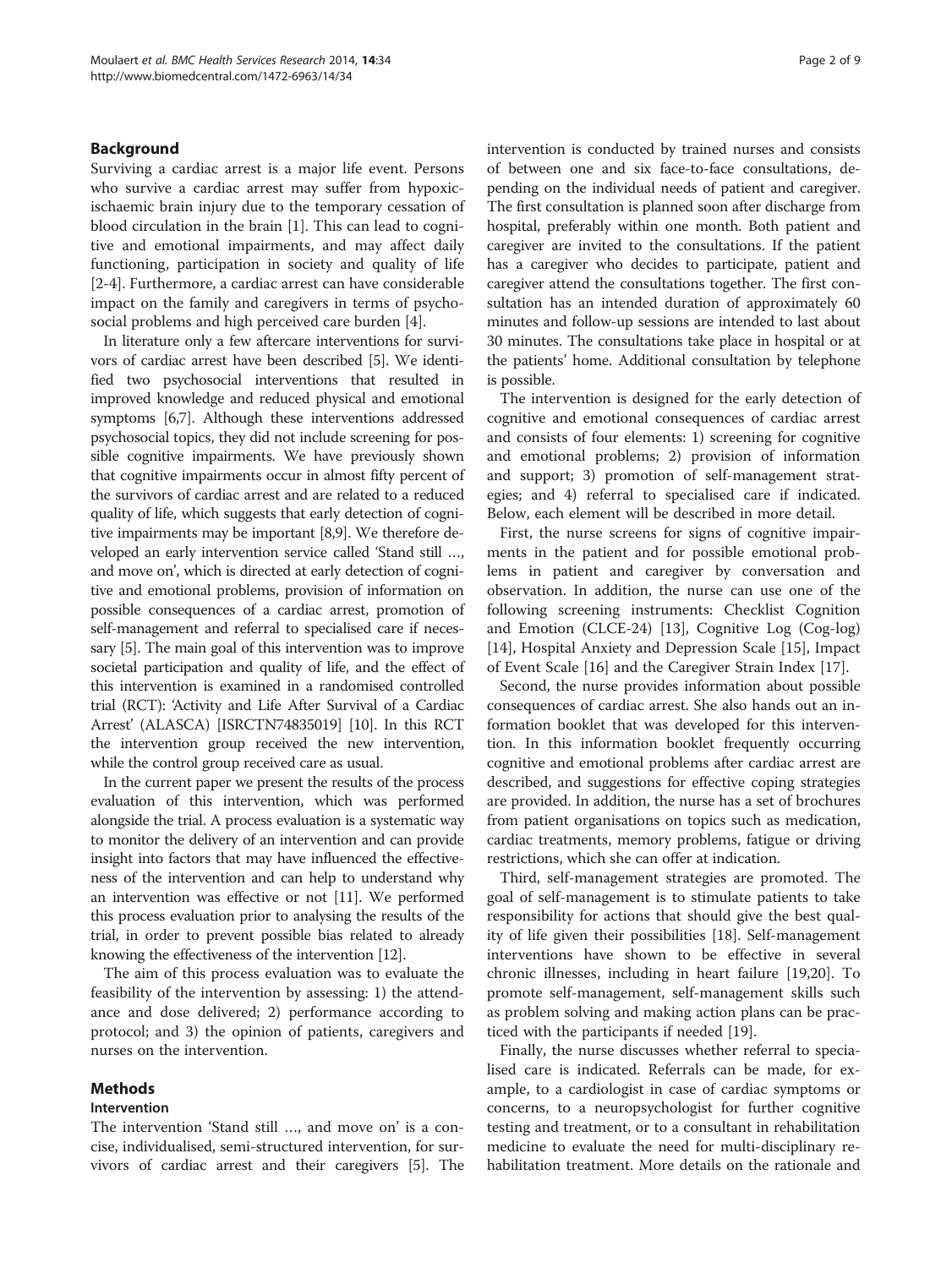description of the intervention have been published elsewhere [\[5](#page-8-0)].

## Participants

## Patients

The 97 patients eligible for this process evaluation were all survivors of a cardiac arrest who were allocated to the intervention group of the ALASCA trial. Inclusion for the ALASCA trial took place between April 2007 and November 2010. During this period 185 patients were included for the trial at the coronary care units and intensive care units of five hospitals in the Netherlands. Inclusion criteria for the ALASCA study were: survival more than two weeks after in-hospital or out-of-hospital cardiac arrest, living within 50 km of one of the participating hospitals, age 18 years or older and sufficient knowledge of the Dutch language. Exclusion criteria were a life expectancy lower than 3 months (as evaluated by the treating physician) and living in residential or institutional care prior to the cardiac arrest.

## **Caregivers**

Ninety-one of the 97 patients in the intervention group had a caregiver. Caregiver was defined as partner, spouse, or other informal caregiver closely related to the patient. There were no additional in- or exclusion criteria for the caregivers.

#### Nurses

Six nurses undertook the intervention. Prior to the start of the interventions, training was offered to the nurses directed at acquiring skills to detect cognitive and emotional problems and promoting self-management among survivors of cardiac arrest. In addition, once a year a booster

session was organised, and throughout the intervention period the nurses could contact a consultant in rehabilitation medicine (JV) for advice.

## Data collection

Table 1 describes the measurement instruments used in this process evaluation. All patients allocated to the intervention group, who had participated in at least one consultation, received an evaluation form after the last consultation. Also all caregivers who had been present in at least one of the consultations received an evaluation form. Evaluation forms were sent by mail and nonresponders received one reminder. The nurses registered the course and contents of the intervention after each consultation on a registration form, and after the last consultation of each patient the nurses filled out an evaluation form. Finally, after completion of the trial the nurses were invited for interviews.

#### Evaluation form patient

The evaluation form for the patient consisted of thirteen multiple choice questions and statements regarding the course, contents and quality of the intervention. In addition, patients were asked to give a grade (10-point scale, ranging from 1 to 10) for the perceived quality of the intervention and the performance of the nurse. In three open questions the patients were asked to mention strong and weak points of the intervention and to provide suggestions for improvements.

#### Evaluation form caregiver

The evaluation form for the caregiver was the same as the evaluation form for the patients, except that questions were formulated from the perspective of the caregiver.

| Table 1 Outcome measures and measurement instruments of the process evaluation |  |  |  |  |
|--------------------------------------------------------------------------------|--|--|--|--|
|--------------------------------------------------------------------------------|--|--|--|--|

|                                           | <b>Evaluation form</b><br>patient | <b>Evaluation form</b><br>caregiver | <b>Registration form</b><br>nurse | <b>Evaluation form</b><br>nurse | <b>Interview</b><br>nurses |
|-------------------------------------------|-----------------------------------|-------------------------------------|-----------------------------------|---------------------------------|----------------------------|
| 1. Attendance and dose<br>delivered       |                                   |                                     |                                   |                                 |                            |
| - Attendance patients and<br>caregivers   |                                   |                                     | $\boldsymbol{\times}$             |                                 |                            |
| - Frequency and duration<br>consultations |                                   |                                     | X                                 |                                 |                            |
| 2. Performance according to<br>protocol   |                                   |                                     |                                   |                                 |                            |
| - Characteristics consultations           |                                   |                                     | $\boldsymbol{\times}$             |                                 |                            |
| - Course and contents<br>consultations    | $\times$                          | X                                   | X                                 | X                               | X                          |
| 3. Opinion on the intervention            |                                   |                                     |                                   |                                 |                            |
| - Opinion patients                        | X                                 |                                     |                                   |                                 |                            |
| - Opinion caregivers                      |                                   | X                                   |                                   |                                 |                            |
| - Opinion nurses                          |                                   |                                     |                                   | X                               | X                          |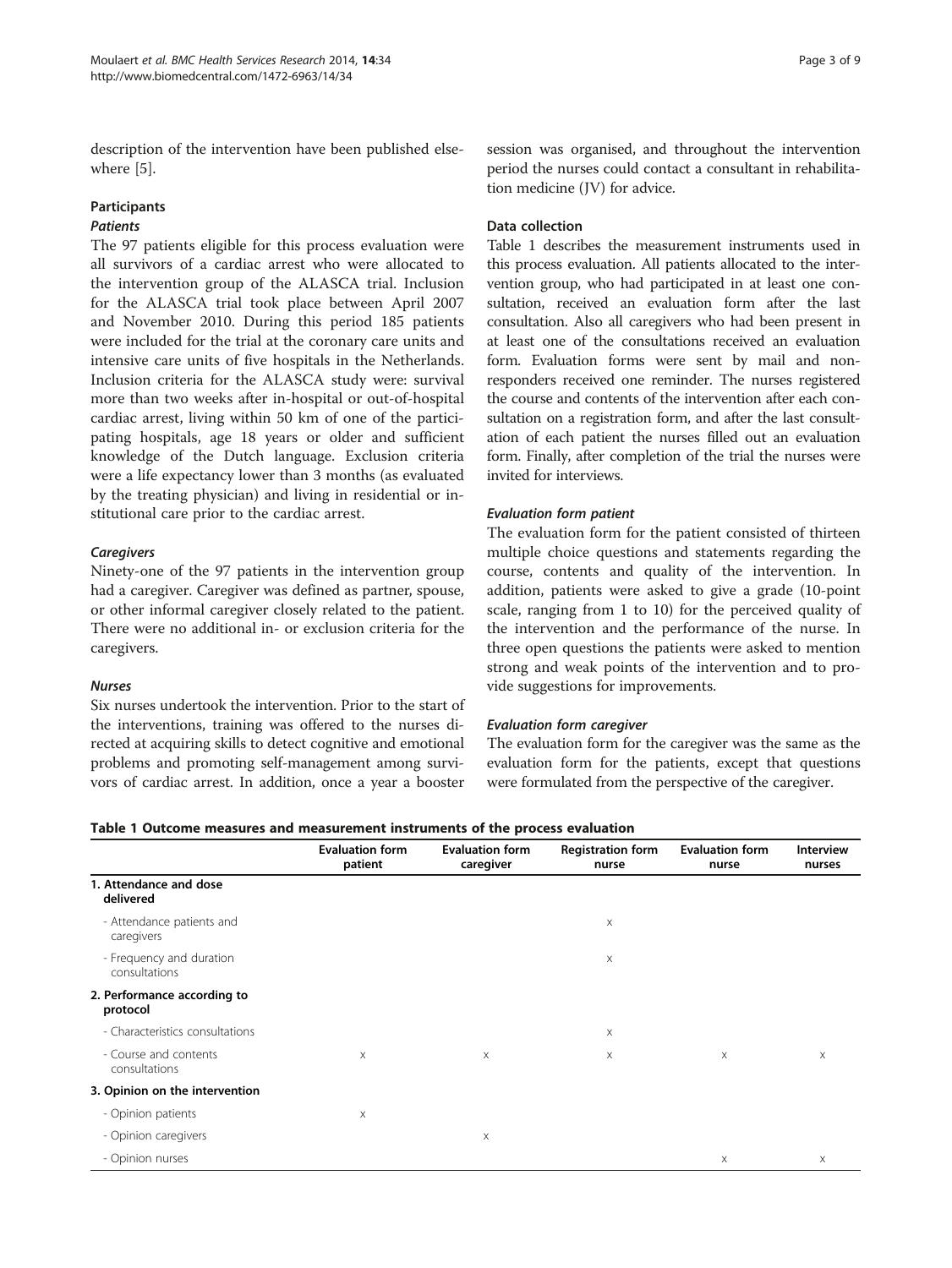#### Registration form nurse

The registration form for the nurses included questions concerning characteristics of the intervention, including frequency, duration, start and location of the consultations, and the presence of the caregiver. Furthermore, the nurses registered the course and contents of the intervention, including the topics discussed, use of screening instruments, delivery of the information booklets and the extent to which self-management techniques had been practised with the patients.

#### Evaluation form nurse

After the last consultation with each patient, the nurses filled out an evaluation form on which they registered their perceived usefulness of the intervention for patient and caregiver. In addition, there were three open questions concerning strong and weak points of the intervention and suggestions for improvements.

#### Interview nurses

After completion of the trial, the two nurses that had conducted most interventions were invited to participate in an individual semi-structured interview by a researcher who had not been involved in the intervention process (JvH). During this interview, the nurses were invited to evaluate the intervention. In addition, two other nurses were invited to participate in a more concise telephone interview by the principal researcher (VM). The remaining two nurses were not approached for an interview as they both had stopped working on the project prior to the end of the trial, and one of the nurses had seen one patient only.

#### Data analysis

The quantitative data from the registration and evaluation forms were analysed with descriptive statistics using SPSS, version 20. Qualitative data, resulting from the open questions on the evaluation forms and the interviews with the nurses, was classified into categories based on the contents of the answers.

#### Ethical considerations

The Medical Ethics Committee of the University Hospital Maastricht/Maastricht University approved the ALASCA study. The study is registered in a public trial registry [ISRCTN74835019]. Patients and caregivers participating in this process evaluation had signed an informed consent form at the start of the ALASCA study.

## Results

#### Characteristics participants

The mean age of the 97 patients allocated to the intervention group was 60 years (SD 12) at the moment of their cardiac arrest and 80 (82%) were male. The majority of the cardiac arrests ( $n = 77, 79\%$ ) had occurred outside the hospital.

The caregivers of the patients had a mean age of 57 years (SD 11) and 77 (88%) were female. Caregivers were spouses/partners ( $n = 82$ , 92%), children ( $n = 4$ , 5%) or other family members  $(n = 3, 3\%)$ .

The six nurses were all women with an age ranging from 40 to 57 years. They were experienced nurses who had been working for more than 15 years in the field of neurology  $(n = 2)$ , cardiology  $(n = 3)$  or intensive care medicine  $(n = 1)$ . Three nurses followed a 12-hour group training and three nurses that started later received a more compact and personal training.

#### Attendance patients and caregivers

Of the 97 patients allocated to the intervention group, 79 patients (81%) actually received the intervention. Ten patients (10%) did not receive the intervention because they stopped their participation in the ALASCA study prior to the start of the intervention because of death  $(n = 2)$ , medical problems  $(n = 3)$ , high burden/lack of time  $(n = 3)$  or lack of interest  $(n = 2)$ . Six persons (6%) refused the intervention while they continued their participation in the ALASCA study. Reasons for refusal were medical problems  $(n = 1)$ , being already in rehabilitation treatment  $(n = 2)$  or lack of interest  $(n = 3)$ . Furthermore, one patient did not receive the intervention due to logistical problems and for one person the reason was unknown.

Ninety-one of the 97 patients allocated to the intervention group had a caregiver. Of the 79 patients who actually received the intervention, 75 patients had a caregiver. Ten of these caregivers did not participate in the intervention, because of divorce  $(n = 2)$  or because they could not be present at the moment of the consultation  $(n = 8)$ . Overall, 65 (71%) of the 91 caregivers have received the intervention.

#### Response

The patient evaluation form was returned by 58 (73%) of the 79 patients who had received the intervention. The caregiver evaluation form was returned by 49 (75%) of the 65 caregivers who had participated in the intervention. The nurses filled out 136 registration forms (96%) about the 141 consultations they had conducted, and we received 75 evaluation forms (94%). The two nurses who were invited for the semi-structured interview and the two nurses who were invited for the telephone interview, all agreed to participate in the interviews.

#### Frequency and duration consultations

Patients that participated in the intervention received a mean number of 1.8 consultations (SD 1.0, range  $1 - 5$ ). The majority of patients  $(n = 41, 52%)$  received one consultation. The duration of the face-to-face consultations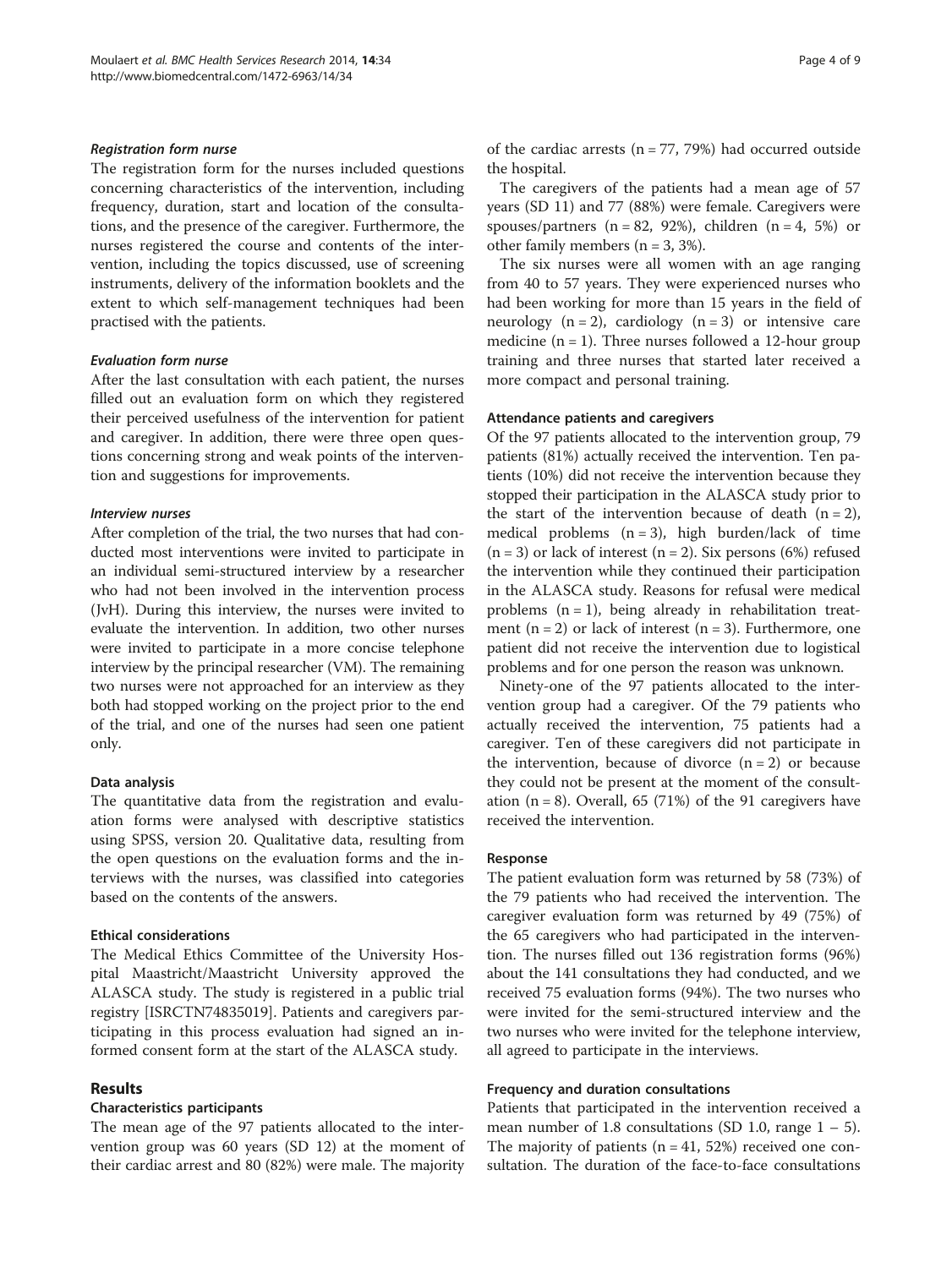did not change over time, and was as follows: six consultations (5%) were shorter than 30 minutes, a quarter  $(n = 30)$  lasted 30 to 60 minutes, two thirds  $(n = 81)$  had a duration of 60 to 90 minutes, and 4 consultations (3%) lasted more than 90 minutes. The telephone consultations had a mean duration of 16 minutes (SD 8, range 5 – 30). Nurses spent on average 18 minutes on preparation and administration per consultation.

### Characteristics consultations

On average the first consultation was conducted 90 days after the cardiac arrest (SD 59, range 19 – 344). Consultations were most frequently performed at the patients' home  $(n = 80, 68%)$ . The remaining consultations were performed in hospital, of which 25 (21%) at an outpatient clinic and thirteen (11%) at a clinical ward. Of the 141 consultations, nineteen consultations (13%) were conducted by telephone. Three patients received an intervention that consisted of telephone consultations only.

#### Course and contents consultations

The nurses registered whether the four elements of the intervention had been addressed during the consultations.

#### Screening for cognitive and emotional problems

The topics 'cognition' and 'emotion' were discussed or addressed in at least one of the consultations in 62 (83%) and 61 (82%) patients respectively. In addition, the nurses used the following screening instruments during the consultations: Checklist Cognition and Emotion  $(n = 32)$ , Hospital Anxiety and Depression Scale  $(n = 2)$ , Impact of Event Scale ( $n = 20$ ) and Caregiver Strain Index ( $n = 22$ ).

#### Provision of information and support

Table 2 shows the topics that have been discussed during the consultations. Topics that were addressed most frequently were: daily activities, cognitive changes, emotional changes, physical changes, caregiver strain and fatigue.

The information booklet was offered to 68 of the patients (92%). Of the participants who had received the booklet, 47 patients (83%) and 41 caregivers (87%) reported that they had read it. In addition, the nurses presented 26 other brochures to 19 patients on the following topics: medication for heart diseases  $(n = 13)$ , implantable cardioverter defibrillator  $(n = 3)$ , percutaneous coronary intervention ( $n = 3$ ), myocardial infarction ( $n = 2$ ), fatigue  $(n = 2)$ , driving restrictions  $(n = 2)$ , smoking  $(n = 2)$ , heart failure  $(n = 1)$ , sport  $(n = 1)$  and information about the hospital  $(n = 1)$ .

#### Promotion of self-management strategies

The topic of self-management was addressed during at least one of the consultations in 14 patients (19%), and

| Table 2 Number of patients with whom a topic was |  |
|--------------------------------------------------|--|
| discussed during the intervention $(n = 75)$     |  |

| <b>Topic</b>                              | n  | (%)   |
|-------------------------------------------|----|-------|
| Daily activities                          | 67 | (89%) |
| Cognitive changes                         | 62 | (83%) |
| Emotional changes                         | 61 | (81%) |
| Physical changes                          | 56 | (75%) |
| Caregiver strain                          | 55 | (73%) |
| Fatigue                                   | 53 | (71%) |
| Driving                                   | 43 | (57%) |
| Family and children                       | 40 | (53%) |
| Participation in society (including work) | 40 | (53%) |
| Behavioural changes                       | 38 | (51%) |
| Cardiologic questions                     | 35 | (47%) |
| Contacts with friends                     | 26 | (35%) |
| Implantable cardioverter defibrillator    | 15 | (20%) |
| Partner relationships and sexuality       | 15 | (20%) |
| Self-management                           | 14 | (19%) |
| Dealing with health care providers        | 12 | (16%) |

self-management techniques were practiced with 4 patients (5%).

#### Referral to specialised care

During the intervention, 13 patients (18%) were referred to specialised care. Patients were referred to a consultant in rehabilitation medicine  $(n = 7)$ , psychologist  $(n = 2)$ , neurologist  $(n = 1)$ , social worker  $(n = 1)$ , general practitioner  $(n = 1)$  and physiotherapist  $(n = 1)$ .

#### Opinion patients and caregivers

Table [3](#page-5-0) shows that most patients and caregivers found the intervention useful and reported that they received enough information, advice and support. The quality and timing of the information booklet were evaluated positively, although eight patients (16%) and eight caregivers (19%) would have preferred to receive the booklet earlier. After the intervention, most patients and caregivers felt capable of dealing with the consequences of the cardiac arrest and stated that they would recommend the intervention to others.

Patients graded the perceived quality of the intervention with a mean score of 7.5 (SD 1.7, range 1 – 10) and caregivers gave a 7.4 (SD 1.6, range  $3 - 10$ ). Both patients and caregivers marked the performance of the nurse with an 8.0 (SD 1.1, range  $3 - 10$ ). Patients and caregivers that had received more than one consultation reported, on average, higher scores for the quality of the intervention and the performance of the nurse.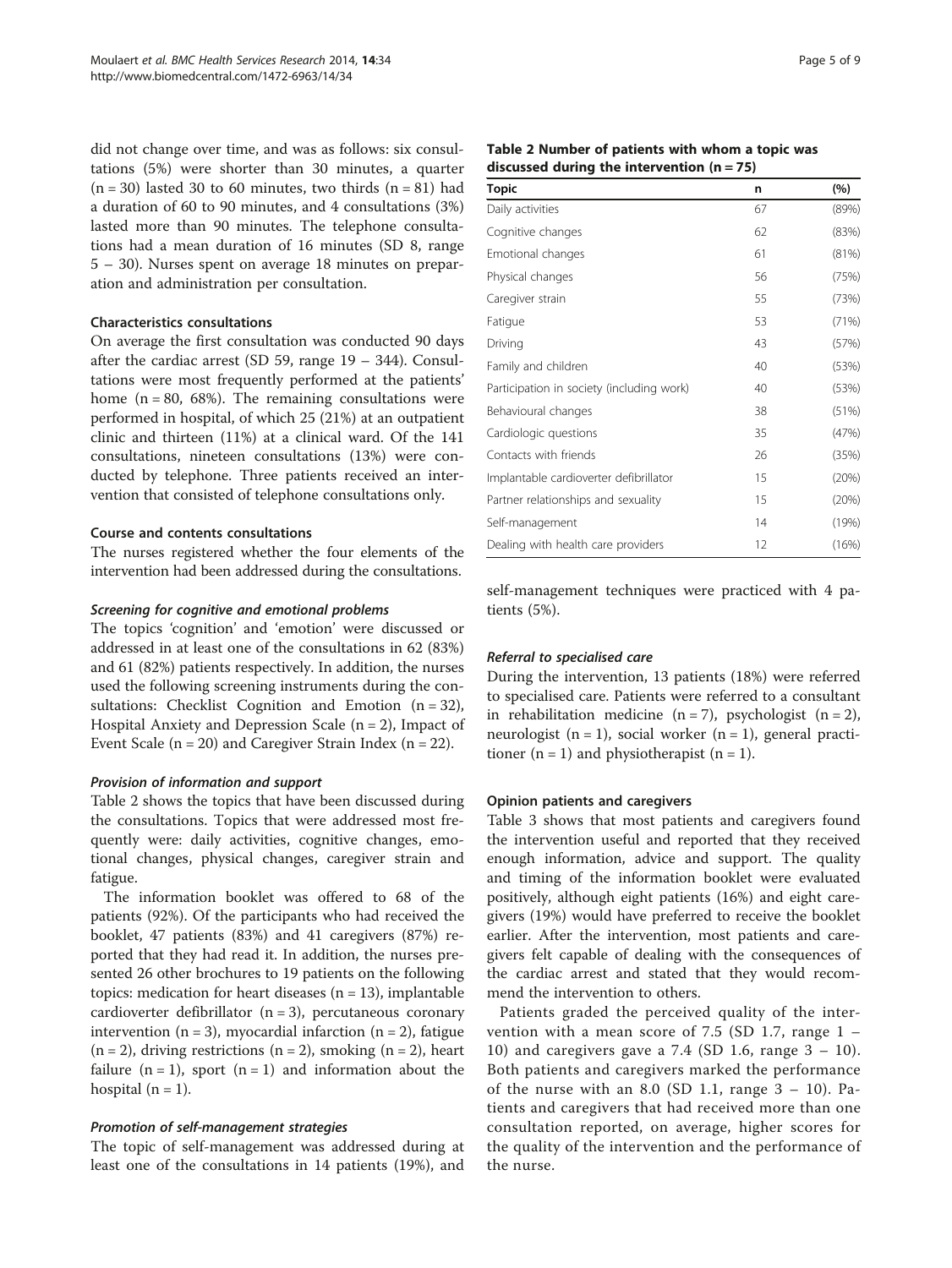<span id="page-5-0"></span>Table 3 Opinion of patients and caregivers on the intervention

|                                                     |             | Patient |           | Caregiver      |           |
|-----------------------------------------------------|-------------|---------|-----------|----------------|-----------|
| Statement                                           | Response    | n       | %         | n              | %         |
| The intervention was useful                         | Yes         | 30      | (54%)     | 27             | (56%)     |
| for me'                                             | Somewhat    | 17      | (30%)     | 14             | (29%)     |
|                                                     | No          | 6       | $(11\%)$  | 6              | (13%)     |
|                                                     | No opinion  | 3       | (5%)      | 1              | (2%)      |
| The intervention was useful                         | Yes         | 32      | (59%)     | 30             | (63%)     |
| for my partner/caregiver'                           | Somewhat    | 13      | (24%)     | 13             | (27%)     |
|                                                     | No          | 6       | (11%)     | 4              | (8%)      |
|                                                     | No opinion  | 3       | (6%)      | 1              | (2%)      |
| 'Problems were recognised'                          | Yes         | 32      | (59%)     | 32             | (71%)     |
|                                                     | Nο.         | 3       | (6%)      | 3              | (7%)      |
|                                                     | No opinion  | 19      | (35%)     | 10             | (22%)     |
| 'I received enough information                      | Yes         | 49      | (86%)     | 43             | (92%)     |
| about possible consequences<br>of a cardiac arrest' | No          | 4       | (7%)      | 1              | (2%)      |
|                                                     | No opinion  | 4       | (7%)      | 3              | (6%)      |
| 'I received enough practical tips                   | Yes         | 47      | (84%)     | 38             | $(83%)^*$ |
| and advices'                                        | No          | 4       | (7%)      | 4              | (9% )     |
|                                                     | No opinion  | 5       | (9%)      | 4              | $(9\%)$   |
| 'I felt sufficiently supported by                   | Yes         | 46      | (82%)     | 38             | (81%)     |
|                                                     | No          | 4       | (7%)      | 3              | (6%)      |
|                                                     | No opinion  | 6       | (11%)     | 6              | (13%)     |
| The quality of the information                      | (very) good | 40      | (85%)     | 35             | (85%)     |
| the nurse'<br>hooklet was '                         | Reasonable  | 7       | (15%)     | 6              | (15%)     |
|                                                     | (very) poor | 0       | $(0\%)$   | 0              | $(0\%)$   |
| The timing of the information                       | Just right  | 39      | (78%)     | 29             | (71%)     |
| booklet was '                                       | Too early   | 3       | (6%)      | $\overline{4}$ | $(10\%)$  |
|                                                     | Too late    | 8       | (16%)     | 8              | (19%)     |
| 'I feel capable now of dealing                      | Yes         | 48      | $(89%)$ * | 38             | (86%)     |
| with the consequences of the<br>cardiac arrest'     | No.         | 3       | (6%)      | 2              | (5%)      |
|                                                     | No opinion  | 3       | (6%)      | 4              | (9% )     |
| 'I would recommend the                              | Yes         | 47      | (85%)     | 42             | (89%)     |
| intervention to others'                             | No          | 2       | (4% )     | 1              | (2%)      |
|                                                     | No opinion  | 6       | (11%)     | 4              | (9% )     |

\*Percentages have been rounded off to whole numbers and therefore do not always add up to hundred percent.

Strong aspects of the intervention, as reported by the patients and caregivers, were the opportunity to ask questions, the information provided and, most of all, the personal attention of the nurses, not only for the patient, but also for the caregiver. The most frequently reported weakness was the late start of intervention. A suggestion made by several participants was to add a group session with other patients who survived a cardiac arrest and their caregivers.

#### Opinion nurses

The nurses considered the intervention useful for most patients ( $n = 71$ , 95%) and also for most caregivers ( $n =$ 61, 95%). All nurses recommended implementation of the intervention into regular health care. The interviews showed that nurses had different opinions on the optimal number of consultations per patient. Two nurses regarded one consultation sufficient for most patients, while the other two nurses considered it important to see patient and caregiver more frequently. All nurses reported that face-to-face contact was essential and could not be replaced by telephone calls. According to the nurses, home visits were highly appreciated by the patients, but were more time consuming for them due to travel time. The three nurses who had used the Checklist Cognition and Emotion, considered it to be a valuable screening instrument, mainly because it helped to structure the conversation. All nurses mentioned that the information booklet provided useful information for patients and caregivers, which is not present in regular brochures. During the interviews, the nurses explained that they regarded self-management not particularly useful for this patient group on this moment after their cardiac arrest. They considered self-management more suitable for more extensive interventions provided during the chronic phase.

The main strong aspects of the intervention reported by the nurses were the time, attention and open conversations they had with patients and caregivers. In addition, they valued that the well-being and burden of the caregiver was specifically addressed. The nurses reported that the information they could provide was highly appreciated. According to the nurses, the protocol provided sufficient structure to conduct the intervention and was feasible in most cases. Also, the semi-structured format of the intervention was positively evaluated as this enabled them to tailor the intervention to the individual needs and wishes of patient and caregiver.

The nurses also reported some weaknesses. Their main comment was that the intervention started too late. Besides, the nurses considered the intervention to be less useful for two groups of patients, namely for patients who experienced no problems at all and for patients that had already started a rehabilitation treatment. A suggestion made by one nurse was to introduce the intervention to patient and family already during hospital admission. As such, patients and family know what they can expect and rely on after discharge from hospital.

#### Differences between nurses

Table [4](#page-6-0) shows how the six nurses performed several aspects of the intervention. Differences can be noticed concerning number of consultations they conducted per patient, use of screening instruments and referral to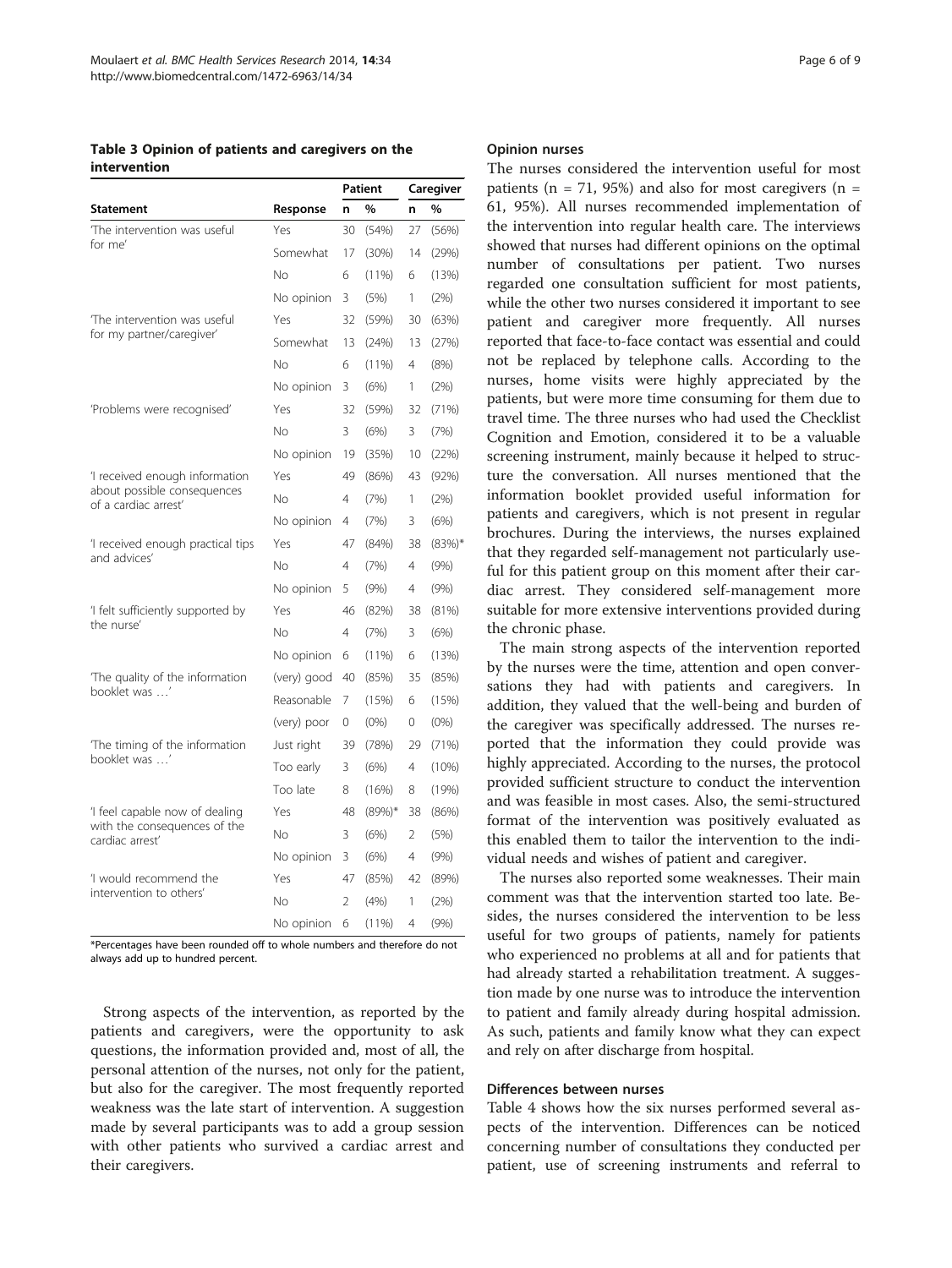<span id="page-6-0"></span>

| Table 4 Differences in performance of the intervention across the nurses |  |  |
|--------------------------------------------------------------------------|--|--|
|--------------------------------------------------------------------------|--|--|

|                                       | Nurse A     | Nurse B      | Nurse C        | Nurse D     | <b>Nurse E</b> | <b>Nurse F</b> |
|---------------------------------------|-------------|--------------|----------------|-------------|----------------|----------------|
| <b>Number of patients</b>             | 28          | 25           | 14             | 7           | $\overline{4}$ |                |
| Consultations per patient             |             |              |                |             |                |                |
| mean (SD)                             | 2.4(1.1)    | 1.2(0.6)     | 1.4(0.6)       | 2.3(1.0)    | 1.8(0.5)       | $1.0$ (n.a.)   |
| <b>Screening instruments</b>          |             |              |                |             |                |                |
| $-$ CLCE-24                           | 23          | $\mathbf{0}$ | 0              | 6           | 3              | $\mathbf 0$    |
| - Cognitive Log                       | $\mathbf 0$ | $\mathbf{0}$ | 0              | $\circ$     | $\mathbf 0$    | $\mathbf{0}$   |
| - HADS                                | $\mathbf 0$ | $\circ$      | $\overline{2}$ | $\mathbf 0$ | $\Omega$       | $\mathbf{0}$   |
| $-$ IES                               | 19          | $\mathbf{0}$ | 0              | $\mathbf 0$ | $\Omega$       | 0              |
| $-$ CSI                               | 20          | $\mathbf{0}$ |                | $\mathbf 0$ | $\Omega$       | $\Omega$       |
| Patients referred to specialised care | 6           | 5            |                | 1           | $\mathbf 0$    | $\mathbf{0}$   |
| <b>Quality intervention</b>           |             |              |                |             |                |                |
| Grades mean (SD)                      |             |              |                |             |                |                |
| - According to patient                | 8.0(1.1)    | 7.2(2.0)     | 7.0(1.9)       | 8.0(1.4)    | 6.0(2.0)       | $9.0$ (n.a.)   |
| - According to caregiver              | 7.8(1.0)    | 7.0(2.2)     | 6.7(1.9)       | 7.6(1.5)    | $8.0$ (n.a.)   | $8.0$ (n.a.)   |
| Performance nurse                     |             |              |                |             |                |                |
| Grades mean (SD)                      |             |              |                |             |                |                |
| - According to patient                | 8.3(0.8)    | 8.0(1.1)     | 7.1(2.0)       | 7.7(1.1)    | 7.7(0.6)       | $9.0$ (n.a.)   |
| - According to caregiver              | 8.2(0.9)    | 8.2(1.2)     | 7.0(2.1)       | 8.3(0.5)    | $8.0$ (n.a.)   | $8.0$ (n.a.)   |

CLCE-24 = Checklist Cognition and Emotion.

HADS = Hospital Anxiety and Depression Scale.

IES = Impact of Event Scale.

CSI = Caregiver Strain Index.  $n.a. = not a  
policable.$ 

specialised care. Next to that, Table 4 also shows that the scores given by patients and caregivers for perceived quality of intervention and performance of the nurse varied between the nurses.

#### **Discussion**

We have studied the feasibility of an intervention by nurses for people who have survived a cardiac arrest and we found that most patients and caregivers participated and received on average 1.8 consultations. Nurses followed the protocol in most aspects, but the intervention started later after the event than intended, consultations were longer than expected, and self-management was rarely discussed. Overall, the intervention was positively evaluated by patients, caregivers and nurses.

The late start of the intervention, on average 90 days after cardiac arrest instead of the intended 1 month after discharge, can be mainly contributed to the design and organisational aspects of the ALASCA trial as, prior to randomisation, patients had to be informed about the trial, give their consent and perform the first measurements for the study. One can question whether the delayed start of the intervention may have influenced its effectiveness. We think that performing the first consultation earlier, that is more according to protocol, will probably increase the effectiveness because potential

problems are addressed earlier, which may prevent some of the future negative consequences. Also the evaluations from patients, caregivers and nurses have shown that it is important to reduce this delay, which seems feasible in case of implementation of this intervention outside a scientific trial.

The duration of most consultations was longer than intended, namely 60 – 90 minutes, instead of the intended 60 minutes for first consultations and 30 minutes for subsequent consultations. However, as the number of consultations per patient was lower than we had expected, the total time spent on face-to-face contact was not exceeded.

The most unexpected deviation from protocol was that the topic of self-management was not frequently addressed: only in 19% of the patients was this topic discussed. Interviews with the nurses revealed that they considered self-management not suitable for this patient group in this phase, which explains why they did not promote it. According to the nurses, the topic of selfmanagement is more appropriate for a later phase, and can be better practised during more extensive interventions. Indeed, most previous studies on self-management have been performed in chronic conditions [\[19\]](#page-8-0), and the two effective self-management interventions for survivors of cardiac arrest were much more elaborate and consisted of eight and eleven sessions respectively [[6](#page-8-0),[7\]](#page-8-0). We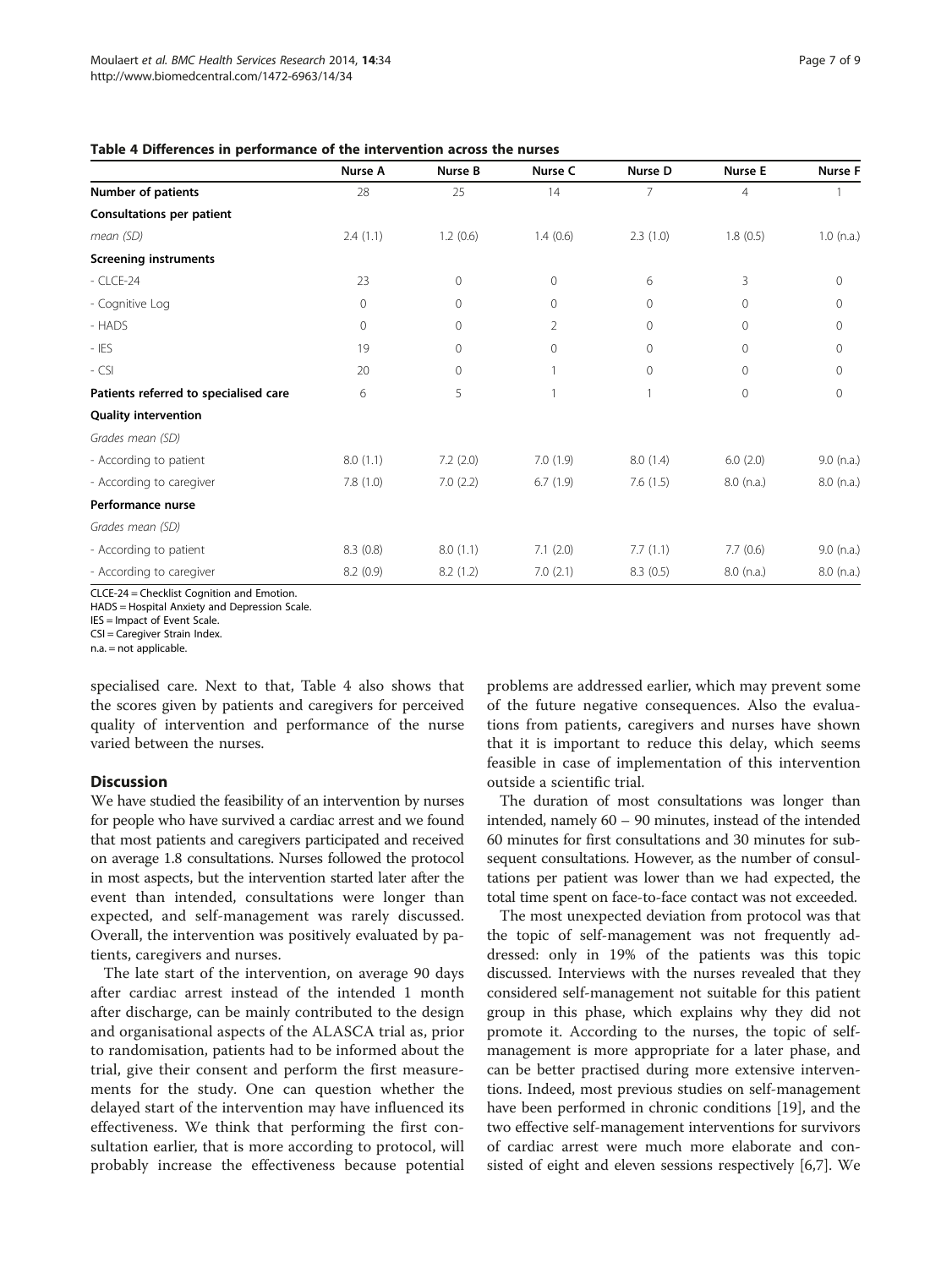<span id="page-7-0"></span>therefore conclude that it is not feasible to address selfmanagement properly in the current intervention and propose to eliminate it as one of the obligatory elements.

#### Limitations of the process evaluation

A risk in evaluation studies is that participants may tend to give socially desirable answers. We tried to prevent this by providing anonymous evaluations forms to patients and caregivers, and by sending out these forms after the intervention had finished.

The interviews and evaluation forms for the nurses were not anonymous. To limit the risk that the nurses would provide socially desirable answers, the interviews were administered by a researcher who was not involved in the trial. Moreover, the nurses did not have any formal or personal relationships with the researchers before or after the trial.

#### Suggestions for implementation

This process evaluation has shown that the intervention is sufficiently feasible. However, there can be some tension between 'a flexible intervention' and guaranteeing that certain content is sufficiently addressed. The advantage of a flexible intervention is that it can be tailored to the actual needs of the participants and, in case there are no problems or questions, the number of consultations remains limited, which will positively affect the cost-effectiveness. We have noticed structural differences between the nurses with regard to their performance of the intervention, and believe that the feasibility and reproducibility of the intervention can be improved on some aspects by making several of the optional elements of the intervention more obligatory.

First of all, we suggest offering at least two consultations to all patients. When not taking into account the nurse who had only consulted one patient, the two nurses who consulted patients most frequently also received the highest grades for the intervention and their performance. This suggests that conducting several consultations improves the perceived quality of the intervention.

Secondly, we advise administering a formal screening instrument to all patients. The nurses that used the Checklist Cognition and Emotion were very positive about it, and previous research in stroke patients also showed that formal screening significantly contributed to the detection of cognitive and emotional problems [[21\]](#page-8-0). We think that making such a screening instrument obligatory will secure that 'screening for cognitive and emotional problems' is effectuated in all patients.

During the trial, most consultations were conducted as home visits. This seemed to be appreciated by the patients, but also demonstrated the disadvantage that it is more time consuming for the nurse. We recommend that home visits should remain possible but suggest combining the consultation with the nurse with regular out-patient consultations with the cardiologist. As such, the extra effort for the patient is limited while it can improve efficiency for the nurse.

#### **Conclusions**

In conclusion, the intervention 'Stand still …, and move on' is a promising intervention, which seems to be feasible and was positively evaluated by patients, caregivers and nurses. Although the intervention was performed according to protocol on most aspects, we have reported a few deviations and we have made recommendations how to address this in future implementation. If the intervention turns out to be (cost-) effective we recommend implementation in regular health care.

#### Competing interests

The authors declare that they have no competing interests.

#### Authors' contributions

VM was the principle investigator on this project. She was involved in the design of the intervention, the design of the process evaluation, data collection, data analysis and wrote the drafts of the manuscript. JvH contributed to the design of the process evaluation, performed the semi-structured interviews and supervised data analysis. DW was involved in the design of the intervention and the ALASCA trial. JV was the consultant in rehabilitation medicine that the nurses could contact throughout the intervention period. CvH and JV supervised the project and were involved in the design of the intervention, the design of the process evaluation and interpretation of the results. All authors read, critically reviewed and approved the final manuscript.

#### Acknowledgments

We would like to acknowledge all patients and caregivers for their participation in this process evaluation and for their valuable suggestions. The nurses are thanked for their efforts, enthusiasm, and their useful feedback.

This study was funded by the Netherlands Organization for Health Research and Development (ZON/MW), Fonds Nuts Ohra and Stichting Elisabeth Strouven. The funding agencies were not involved in the design, performance or interpretation of the study.

#### Author details

<sup>1</sup> Adelante, Centre of Expertise in Rehabilitation and Audiology, Zandbergsweg 111, 6432 CC Hoensbroek, the Netherlands. <sup>2</sup>Department of Rehabilitation Medicine, CAPHRI School for Public Health and Primary Care, Maastricht University Medical Centre+, Maastricht, the Netherlands. <sup>3</sup>Department of Health Services Research, CAPHRI School for Public Health and Primary Care, Maastricht University Medical Centre+, Maastricht, the Netherlands. <sup>4</sup> Oxford Centre for Enablement, Nuffield Orthopaedic Centre, Oxford, UK.<sup>5</sup>School for Mental Health and Neuroscience, Maastricht University, Maastricht, the Netherlands. <sup>6</sup>Department of Neuropsychology and Psychopharmacology, Maastricht University, Maastricht, the Netherlands.

#### Received: 19 December 2012 Accepted: 7 January 2014 Published: 23 January 2014

#### References

- 1. Busl KM, Greer DM: Hypoxic-ischemic brain injury: pathophysiology, neuropathology and mechanisms. NeuroRehabilitation 2010, 26(1):5–13.
- 2. de Vos R, de Haes HC, Koster RW, de Haan RJ: Quality of survival after cardiopulmonary resuscitation. Arch Intern Med 1999, 159(3):249–254.
- 3. Lundgren-Nilsson A, Rosen H, Hofgren C, Sunnerhagen KS: The first year after successful cardiac resuscitation: function, activity, participation and quality of life. Resuscitation 2005, 66(3):285–289.
- 4. Wachelder EM, Moulaert VR, van Heugten C, Verbunt JA, Bekkers SC, Wade DT: Life after survival: long-term daily functioning and quality of